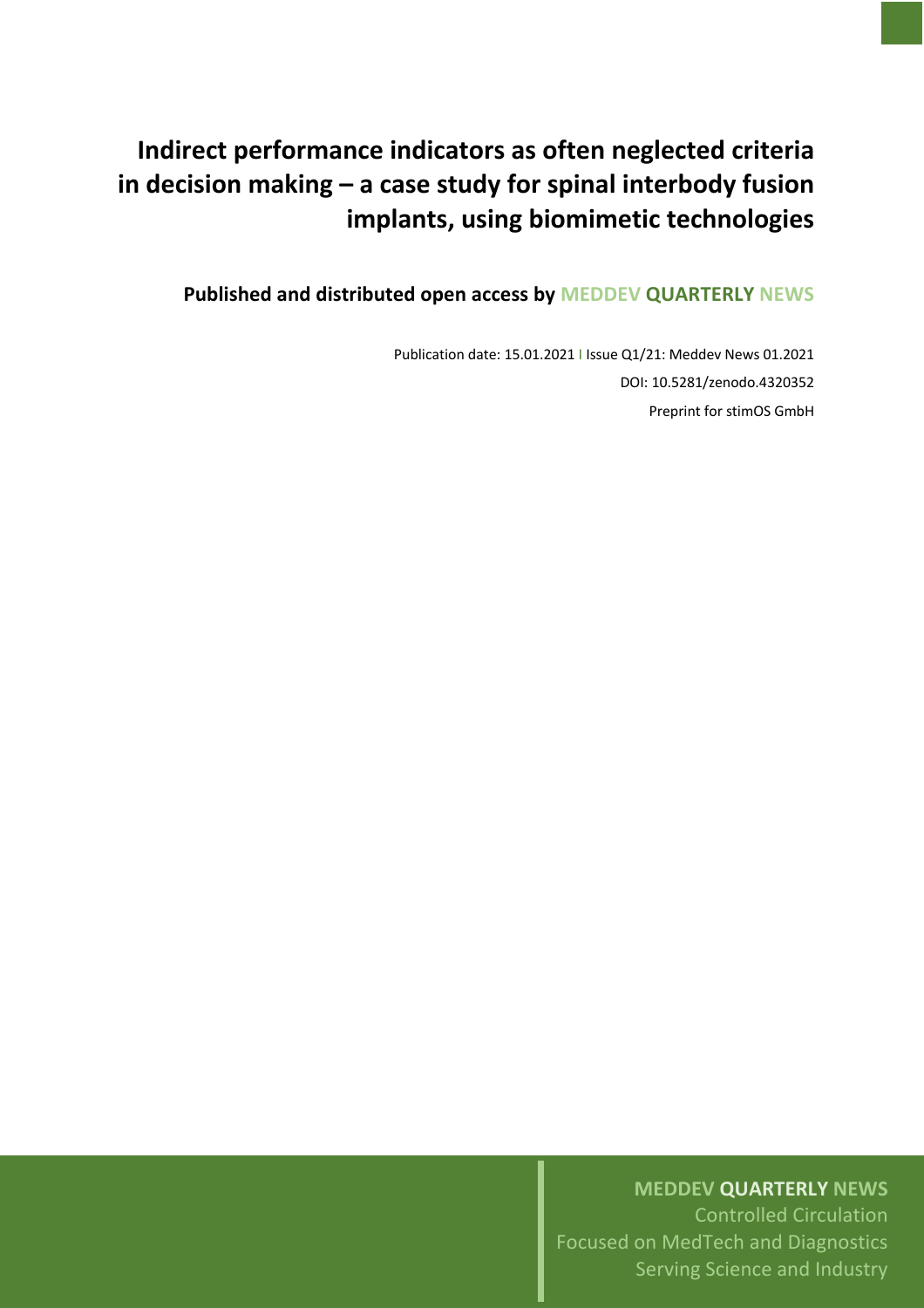*Schaffarczyk, Dietmar 1\*; Pavel, Claudia <sup>2</sup> ; Hämmerle, Ingo 3 :*

# **Indirect performance indicators as often neglected criteria in decision making – a case study for spinal interbody fusion implants, using biomimetic technologies**

<sup>1</sup>stimOS GmbH, Konstanz, Germany; <sup>2</sup>surgeSupply GmbH, Kreuzlingen, Switzerland; <sup>3</sup>Medical Innovations Incubator GmbH, Tübingen, Germany

*\* corresponding author: Dietmar Schaffarczyk; zyk@stimos.net*

Keywords: KPI, indirect performance indicators, healthcare system, safety, surgery, implants, patient, reimbursement, spinal fusion, biomimetic technology.

### **Introduction**

To assess the effectiveness of medical technology or medical devices, decisionmakers evaluate these services or products by means of indicators. These indicators exist in a wide variety of categories.

First, however, indicators derived from the relevant regulations and guidelines (MPG / MDR) must be mentioned for medical technology or medical devices. These indicators apply to all medical products and are defined, summarized and evaluated in two categories: (1) safety and (2) performance. The safety and performance indicators are derived from the intended purpose, the product specifications, risk management, usability, and from the Medical Device Regulation (EU) 2017/745, Annex 1. In addition, these forementioned indicators, there are also financial, economic, and sociopolitical indicators for each product. This is the case for all medical technology products and applies in particular to implants in this particular case study with "spinal (interbody) fusion devices".

Regulatory and financial indicators are generally considered to be direct performance indicators. Socioeconomic indicators are usually discussed as indirect performance indicators. While direct indicators are often readily identifiable, identifying indirect indicators requires a

precise analytical approach, detailed knowledge of the ecosystem, as well as the

healthcare system in which the medical devices are used, invoiced and reimbursed.

While the determination of regulatory performance indicators is the responsibility of developers and regulatory experts, financial specialists optimize financial performance indicators. For the verification of indirect performance indicators, discussion with health economists is recommended. In order to evaluate a medical device with regard to all its performance indicators, a multidisciplinary approach is required in any case and should be considered in the decision-making process of stakeholders and economic operators, such as purchasing departments and/or - associations, healthcare insurance companies, politicians and other decision makers.

# **Material and Methods**

The reference product for the determination of indirect and direct performance indicators is a vertebral body fusion implant with associated instruments for the treatment of the diseased spine, developed by a R&D start-up (stimOS GmbH, Constance, Germany), which does not differ in geometry and clinical application from the "golden standard", but is characterized by the following innovative features, which may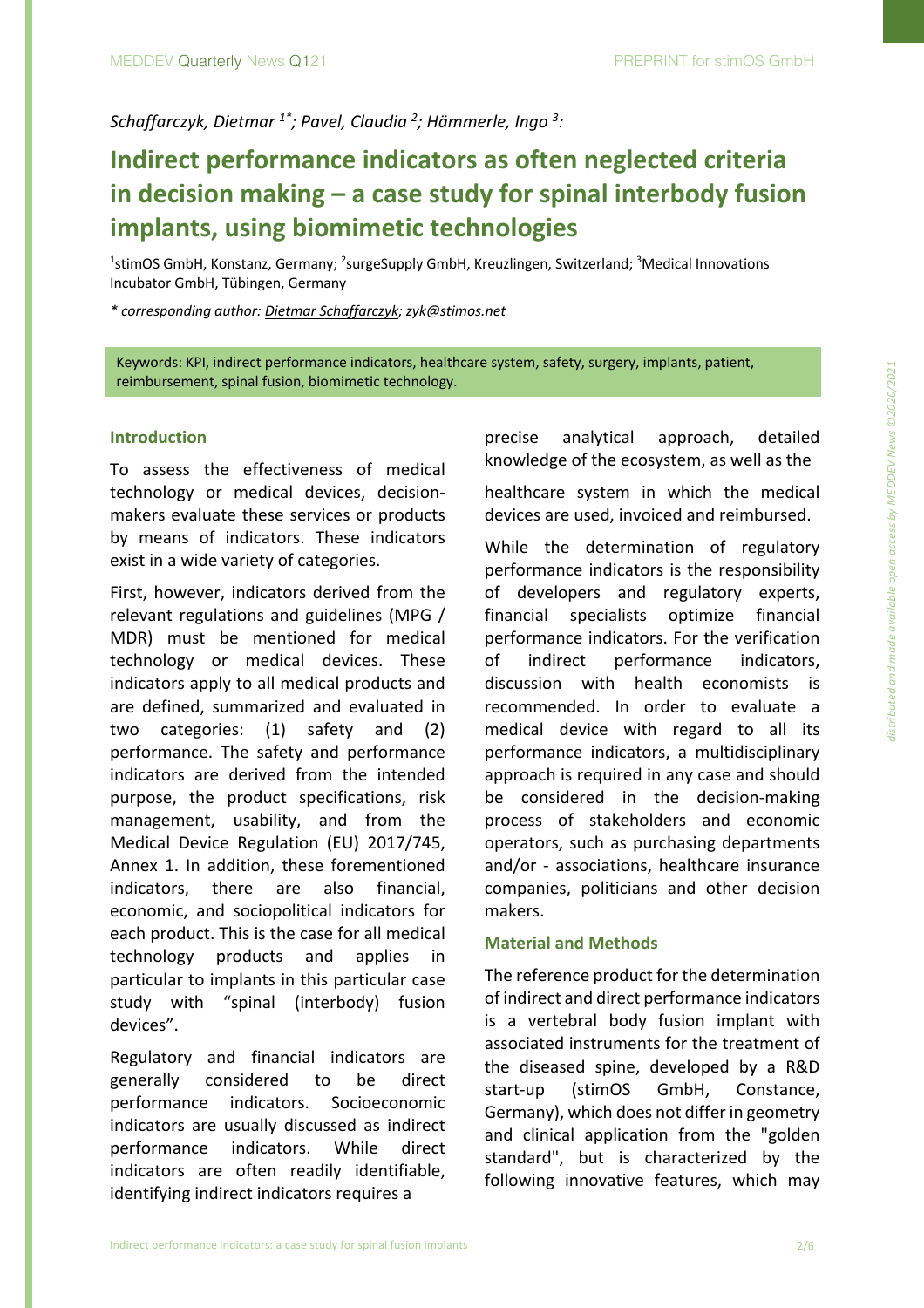have a direct influence on the indirect indicators of the product as well:

(1) spineFuse $^{MBT}$  interbody fusion implant made of PEEK manufactured in the MBT 3Dopen-porous process (implant class IIb: classification according to MDR, Annex VIII).

(2) mimicking bone implant topography created in the MBT 3D-open-porous process for improved anchorage and healing of the implant.

(3) first bio-chemically covalently bonded porous surface functionalization of the implant for accelerated healing and prevention of inflammatory reactions.

# **Product description**

These spineFuse $^{MBT}$  3D open-porous implants are spinal interbody fusion implants. The clinical use and the principle of operation of interbody fusion implants are well-known and the clinical benefit sufficiently proven. For these evaluations, Posterior Lumbar Interbody Fusion (PLIF) and Anterior Cervical Interbody Fusion (ACIF) implants were used, and their surgical methods are considered as "golden standard surgical techniques" for the treatment of degenerative spine diseases.

SpineFuse<sup>MBT</sup> 3D open-porous implants, developed by stimOS GmbH are characterized by their stealth technology. Stealth technologies refer to the implant properties that help to ensure that the implant is not recognized by the patient's body as a foreign material, but rather as "the body's own" material. The specially developed stealth function of the implant is achieved through the interaction of various factors while maintaining proven geometries.

# **Design and development features**

Although the case study presented in below paragraphs describes spinefuse<sup>MBT</sup> implants, the experience gained can also be applied to all surgical interventions, where improved osseointegrative material properties of the implant are desired.

In the following, the authors will limit themselves to the market analysis of interbody fusion implants, specifically in the manufacturers domestic market, Germany.

Ideally, implants are defined by (a) geometry, (b) material properties, (c) surface function and (d) manufacturing process. $^1$ 

While the (a) geometry of interbody fusion implants and the surgical method (Surgical Technique) has been improved and refined over decades towards more minimally invasive surgery, implants currently available on the market have significant weaknesses in (b) material properties, (c) surface function and (d) manufacturing process. However, topics(b), (c) and (d) have a significant influence on treatment costs, the healing process and the patient's quality of life, after surgery (indirect indicators).

spineFuse<sup>MBT</sup> implants rely on proven implant geometries and surgical methods, but have consistently improved topics b, c, and d. The interbody fusion implants can be used according to proven surgical techniques, yet combine additional, positive properties of different approaches, manufacturing processes and surface functionalization technologies in one implant: spine-Fuse implants combine a polymer core (implantable, certified PEEK) with a boneidentical surface mineralization (ISO 13485 validated Mimicking Bone Technology) in a 3D-open-porous manufac-turing process to enable a bone-like micro structured and porous implant surface.

# **Determination of direct performance indicators**

Direct indicators, such as safety and performance indicators, result from the implemented development concept, the

Indirect performance indicators: a case study for spinal fusion implants 3/6

<sup>1</sup> MedDEV Quarterly, II/2019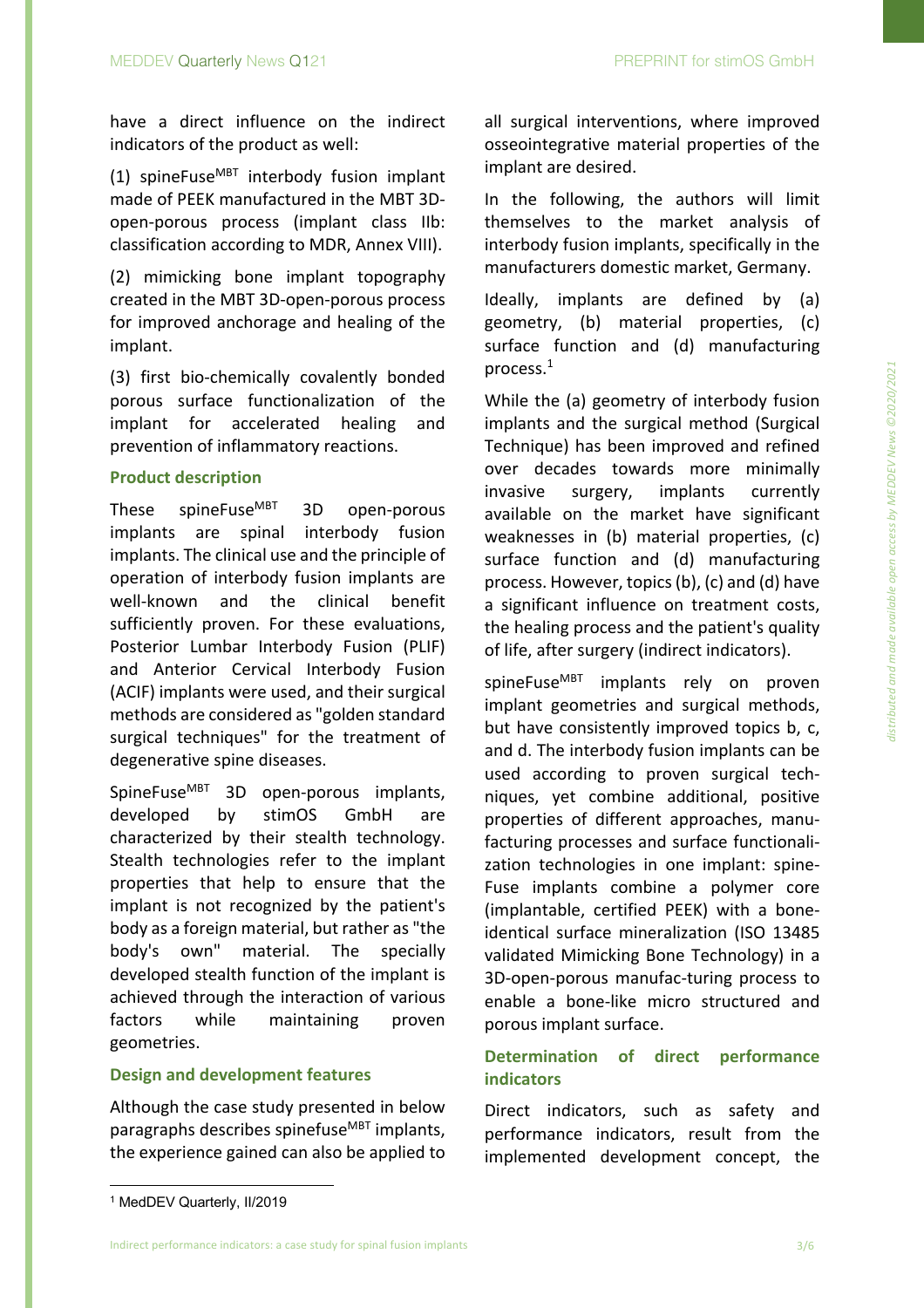safety and performance requirements of the MDR, Annex VIII, and the risk assessment. These indicators include improved healing of the implant, prevention of Post-OP infections, accelerated formation of new, healthy bone, preservation of healthy parent bone, and stable bone formation after implant use.

These performance indicators have been demonstrated by the company through verification and validation measures that include comparative cell tests performed by the University of Konstanz, a comparative animal study performed by Vetsuisse, University of Zurich and Charité Universitätsmedizin Berlin - approved by the Veterinary Office of the Canton of Zurich - as well as by means of the mandatory ASTM mechanical tests.

Financial performance indicators have afterwards been derived from the brochure of the developing company, which describes the selling price of the innovative implants as "comparable to the cost of conventional implant systems".

# **Healthcare-system background of the case study**

The 12-month prevalence of chronic low back pain in Germany, defined as "back pain lasting three months or longer, and almost daily," was 16% in men and 22% in women, and lifetime prevalence was 24% and 30%. Back pain (regardless of duration and severity) in the past 12 months was reported by 57% of men and 66% of women, and back pain on the previous day was reported by 18% of men and 27% of women. 2

Patients with chronic low back pain have significantly more frequent comorbidities: It could be shown that, the higher the stage of chronic pain, according to the MPSS (Mainz Pain Staging System), the higher the number of additionally disturbed organ functionality, these patients suffer from.

Furthermore, Higher scores for depression and anxiety for people with chronic back pain have been documented. So, with that known, Psychological comorbidity should also be taken into account, in its diagnosis and treatment of acute and chronic specific spinal diseases, especially before the indication to undertake any form of surgical measures.<sup>3</sup>

# **Advantage of the medical technology solution and determination of indirect performance indicators**

Expenditures for the treatment of low back pain, burden the German population and health insurance funds with over 49 billion euros per year, corresponding to about 1.5% of the German GDP.

- •7% of patients cumulatively account for 80% of the costs. These 38 billion euros represent specific-surgical treatments and invasive solutions.
- •Associated with low back pain, the Federal Statistical Office reports an average of 91.3 days of sick leave.
- •81% of patients undergo rehabilitation, additional treatments, alternative therapy or revision treatment after successful treatment.4,5.

The scientific institute of the AOK as well as the Federal Office of Statistics report about 15% necessary reoperations (per year) due to infection, inflammation or implant

<sup>2</sup> H. Neuhauser, U. Ellert, T. Ziese; Chronic Back Pain in the General Population in Germany: Prevalence and Highly Affected Population Groups; Thieme Verlag Stuttgart 2003

<sup>3</sup> Deutsche Gesellschaft für Orthopädie und Orthopädische Chirurgie (DGOOC); S2k-Leitlinie: Spezifischer Kreuzschmerz; AWMF Registernummer: 033-051; 2017

<sup>4</sup> Annette Becker, et al.; Low Back Pain in Primary Care: Costs of Care and Prediction of Future Health Care Utilization; Spine Vol 35, 2010

<sup>5</sup> Volkskrankheit Rückenschmerzen: Eine Krankheit in Zahlen

https://bomedus.com/blog/blogartikel/112\_volkskrank heit-rueckenschmerzen-eine-krankheit-in-zahlen/)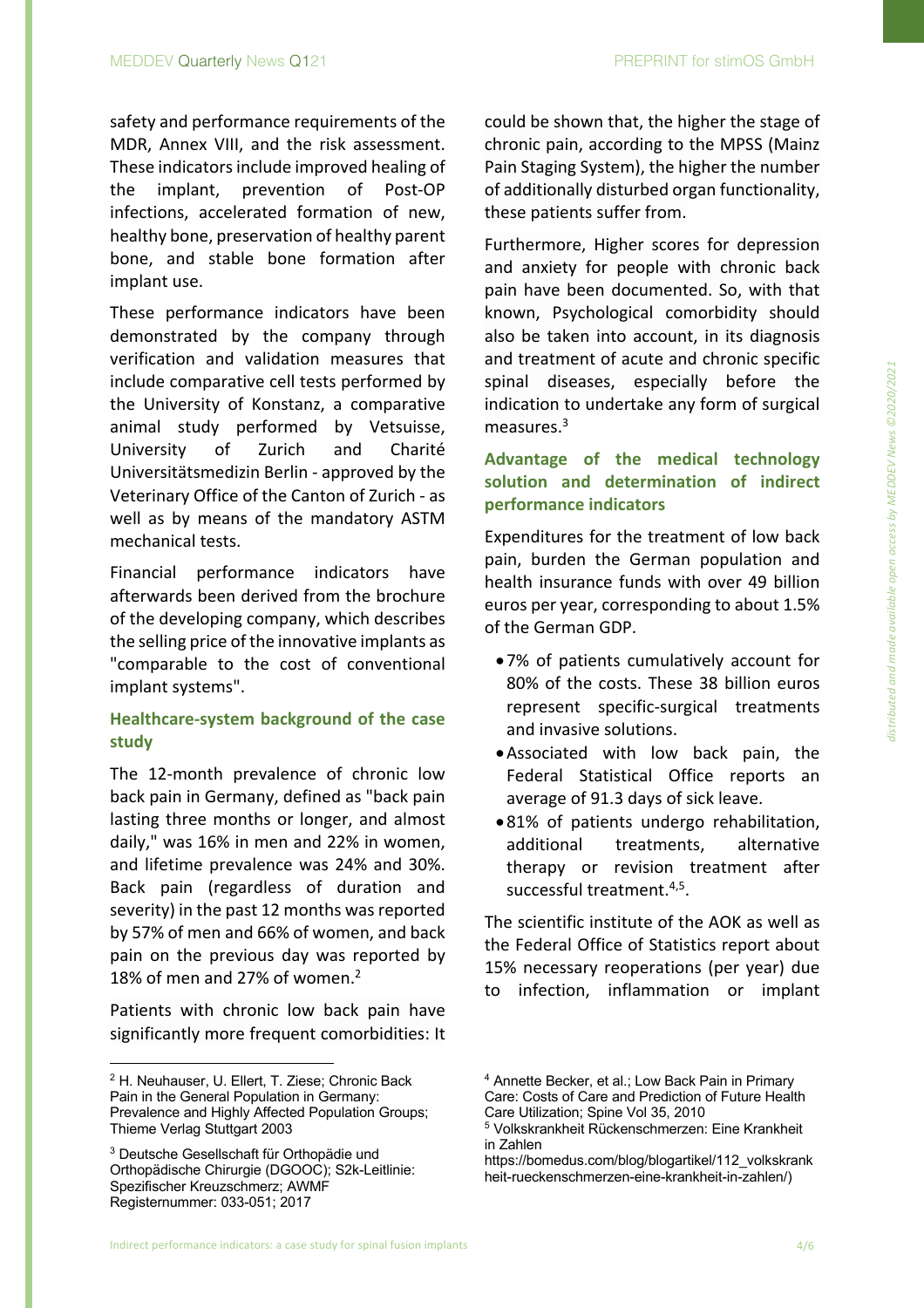loosening in this particular segment of interbody fusion surgeries.

spineFuse implants solve these problems, which have a significant impact on health insurance companies as well as on the patient's Quality of Life, pain perception and psychological well-being. The health insurance companies estimate the additional cost resulting of reoperations at more than EUR 1,000,000 per year in Germany alone.<sup>6</sup>

With the use of these implants, as discussed in this case study, the reoperation rate could decrease by more than 10% to a lower, single-digit value.

# **Potential savings in post-operative therapy costs**

In addition to the relevant health-economic calculations, the use of functionalized implants also has potential savings per surgery performed, as post-op care can be significantly reduced (potential savings of EUR 2,500.00 per intervention performed and per post-op follow-up/re-visitation).

The health economic benefits/year could be estimated at EUR 381,687,500 $^7$  : [Interbody fusions/year in Germany (152,675)] \* [Postop savings potential (EUR 2,500)].

# **Potential savings for rehabilitation measures**

Rehabilitation costs in Germany related to low back pain average 75 EUR / rehab per session. On average, 20 rehab sessions are prescribed within 24 months. The use of implants described in this case study can save up to 10 reimbursable rehab sessions as the patient is considered healed in year 2. spineFuse implants can save an additional 750 EUR/patient in 24 months.

The potential health economic benefit/year (Germany) could thus be calculated as 114,506,250 EUR<sup>8</sup>.

# **Potential savings in post-op infection rates**

The described stealth technology can help to reduce post-op infection rates. The number of cases in which spineFuse implants could be used at the beginning (fusion surgery) can be assumed to be about 10% of all spine surgeries performed per year: The total number of fusion surgeries performed annually in Germany amounted to a total of 111,259 cases  $9.$ 

With a 10% infection rate, reoperations due to infection affect 11,125 cases. The cost of lumbar fusion surgery is averaged at 13,500 EUR. Potential, health economic benefit/year (Germany): Calculated 150,187,500 EUR 10.

#### **Potential savings in back-to-work time**

To analyze the back-to-work ratio, and further assess calculations of the health economic benefits, the authors had to evaluate that the use of spineFuse implants could save 2 of the 8 post-op follow-up visits (12- and 24-month post-op visits), when the patient is considered healed after 12 months.

The cost of sick leaves/day due to low back pain is set at 108.38 EUR/day. In a theoretical three-rate calculation, the use of the implants described can reduce sick leave days by 25%. The saving of 23 sick days would mean an additional saving of 2,492 EUR per intervention. The theoretically possible, health economic benefit/year (Germany): 380,466,100 EUR11.

<sup>6</sup> MedDEV News 06/2015

<sup>7</sup> Volkskrankheit Rückenschmerzen: Eine Krankheit in Zahlen

https://bomedus.com/blog/blogartikel/112\_volkskrank heit-rueckenschmerzen-eine-krankheit-in-zahlen/) <sup>8</sup> Ebd.

<sup>9</sup> IneK Statistik 2019

<sup>10</sup> Volkskrankheit Rückenschmerzen: Eine Krankheit in Zahlen

https://bomedus.com/blog/blogartikel/112\_volkskrank heit-rueckenschmerzen-eine-krankheit-in-zahlen/)

<sup>11</sup> Volkskrankheit Rückenschmerzen: Eine Krankheit in Zahlen https://bomedus.com/blog/blogartikel/112\_volkskrankheitrueckenschmerzen-eine-krankheit-in-zahlen/)